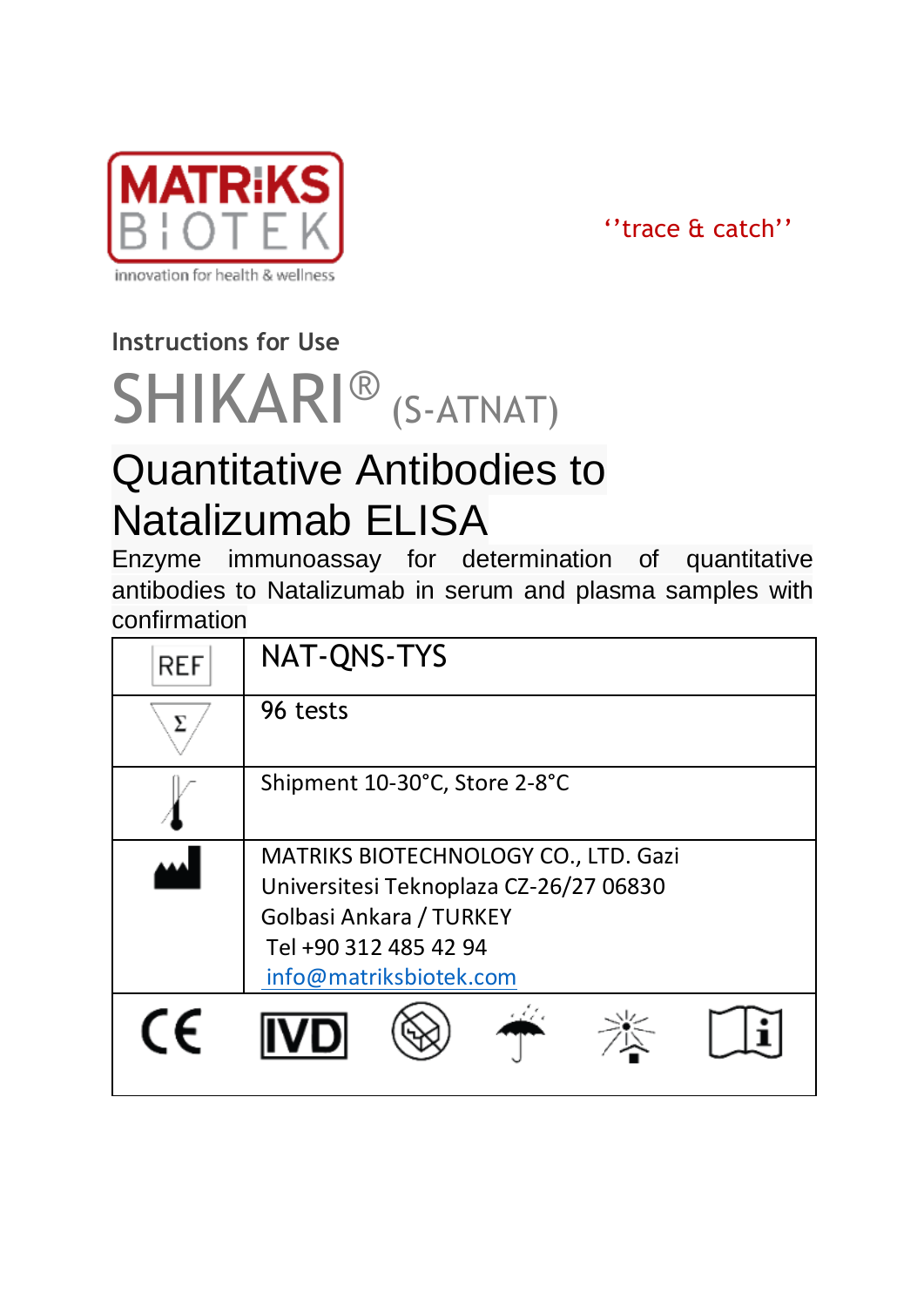# **1. Intended Use**

SHIKARI® Quantitative Antibodies to Natalizumab ELISA has been especially developed for the quantitative analysis of antibodies to Natalizumab in serum and plasma samples with confirmation. SHIKARI® Quantitative Antibodies to Natalizumab ELISA is optimized with Tysabri® .

# **2. General Information**

Humanized IgG4k monoclonal antibody produced in murine myeloma cells. Natalizumab contains human framework regions and the complementarity-determining regions of a murine antibody that binds to a4-integrin. Natalizumab was voluntarily withdrawn from U.S. market because of risk of Progressive multifocal leukoencephalopathy (PML). In multiple sclerosis, lesions are believed to occur when activated inflammatory cells, including T-lymphocytes, cross the blood-brain barrier (BBB). Leukocyte migration across the BBB involves interaction between adhesion molecules on inflammatory cells, and their counter-receptors present on endothelial cells of the vessel wall. The clinical effect of natalizumab in multiple sclerosis may be a secondary result of its blockage of the molecular interaction of a 4b 1-integrin expressed by inflammatory cells with VCAM-1 on vascular endothelial cells, and with CS-1 and/or osteopontin expressed by parenchymal cells in the brain. α4-integrin is required for white blood cells to move into organs, therefore, natalizumab prevents these immune cells from crossing blood vessel walls to reach affected organs thereby decreasing inflamation.

Several randomized controlled trials have demonstrated that natalizumab is effective in increasing rates of remission and 3 maintaining symptom-freestatus in patients with Chron's disease. Natalizumab may be appropriate in patients who do not respond to medications that block tumor necrosis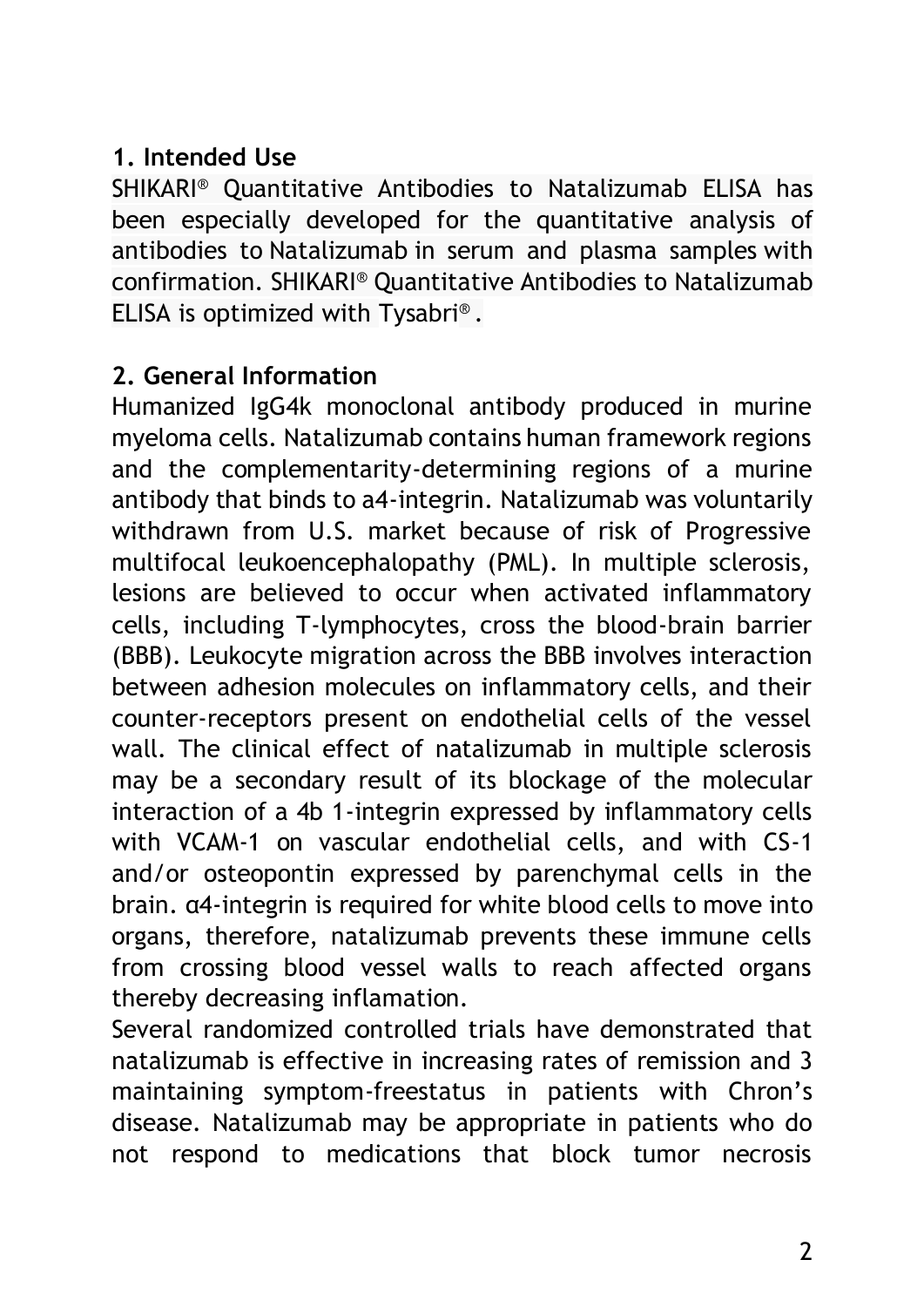factoralpha such as infliximab, with some evidance to support combination treatment of Chron's disesase with natalizumab and infliximab may be helpful in inducing remission. Treatment of adolescent patients with natalizumab demonstrates an effectiveness similar to that of adult patients.

Therapeutic drug monitoring (TDM) is the clinical practice of measuring specific drugs at designated intervals to maintain a constant concentration in a patient's blood stream, thereby optimizing individual dosage regimens. The indications for drug monitoring include efficacy, compliance, drug-drug interactions, toxicity avoidance, and therapy cessation monitoring. Additionally, TDM can help to identify problems with medication compliance among noncompliant patient cases.

Biologic medicinal products (biologics) have transformed treatment landscapes worldwide for patients with haematological or solid malignancies with the 21st century. Today, as data exclusivity periods of first wave biologics approach expiration/have expired, several biosimilar products (i.e.,biologics that are considered to be similar in terms of quality, safety and efficacy to an approved 'reference' biologic) are being developed or have already been approved for human use.

Like all biologics, biosimilars are structurally complex proteins that are typically manufactured using genetically engineered animal, bacterial or plant cell culture systems. As a consequence of this molecular complexity and the proprietary nature of the manufacturing process, which will inevitably result in the use of different host cell lines and expression systems as well as related differences in manufacturing conditions, it is not possible to manufacture exact copies of a reference biologic.

When administered to patients, all therapeutic proteins have the potential to induce an unwanted immune response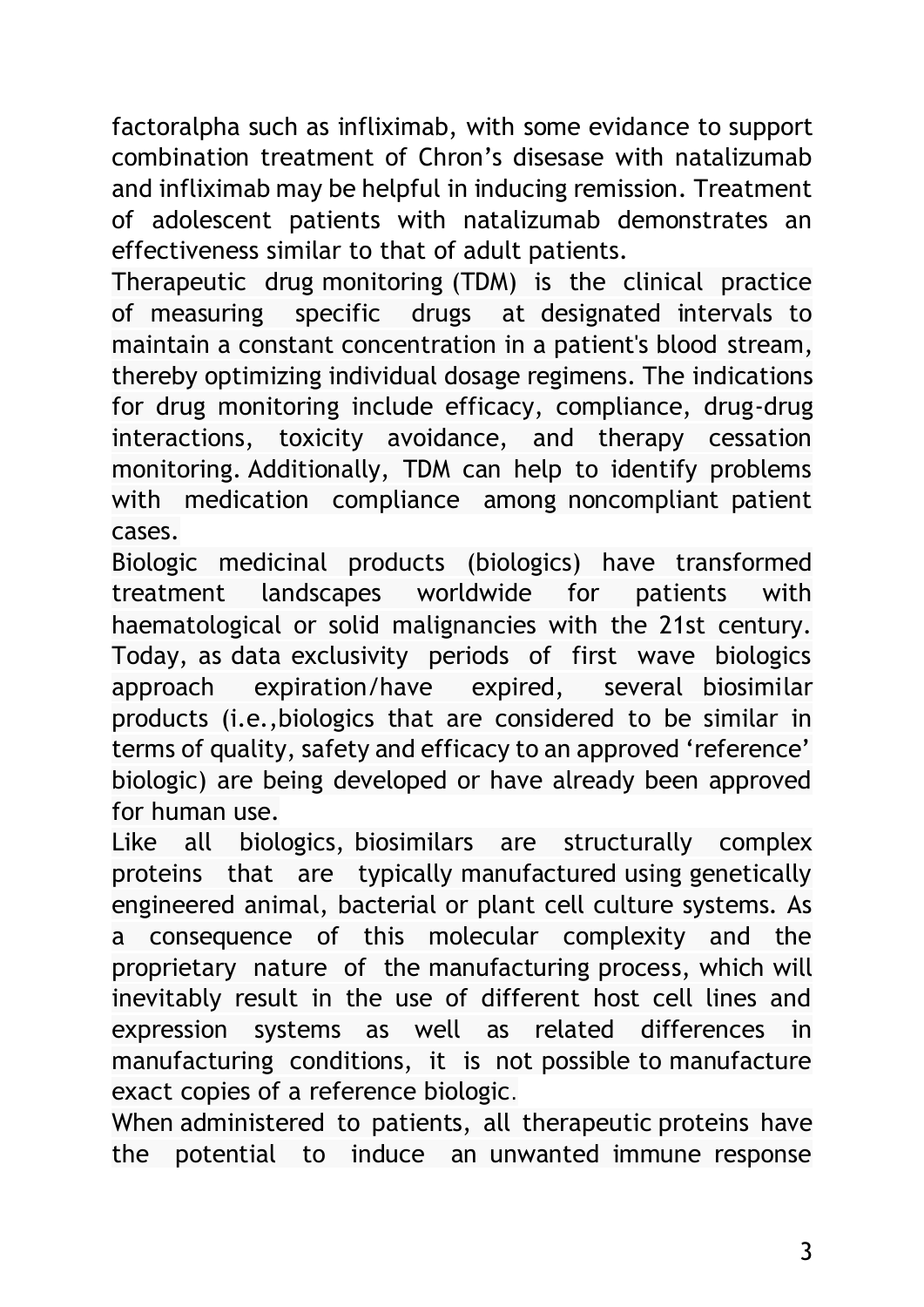(i.e.,to stimulate the formation of antidrug antibodies [ADAs]). The impact of immune responses can range from no apparent effect to changes in pharmacokinetics, loss of effect and seriousadverse events. Furthermore, the immunogenicity profile of a biologic can be significantly altered by even small differences in its manufacturing process that are accompanied by a change in product attributes, as well as differences in dosing schedules, administration routes or patient populations. SHIKARI® ELISA kits can be used for drug level and anti-drug antibodies measurements. SHIKARI® Natalizumab ELISA products:

| <b>Brand</b>                 | <b>Description</b>        |                      | <b>Product Code</b> |
|------------------------------|---------------------------|----------------------|---------------------|
| <b>SHIKARI®</b><br>$(Q-NAT)$ | Natalizumab<br>(Tysabri®) | Free Drug            | NAT-FD-TYS          |
| <b>SHIKARI®</b>              | Natalizumab               | Antibody screening - | NAT-OLS-TYS         |
| (S-ATNAT)                    | (Tysabri <sup>®</sup> )   | Qualitative          |                     |
| <b>SHIKARI®</b>              | Natalizumab               | Antibody screening - | NAT-ONS-TYS         |
| (S-ATNAT)                    | (Tysabri <sup>®</sup> )   | Quantitative         |                     |

Check the web page for the whole product list [www.matriksbiotek.com](file:///C:/Users/Matrix/Documents/www.matriksbiotek.com)

#### **3. Test Principle**

Solid phase enzyme-linked immunosorbent assay (ELISA) based on the sandwich principle. Standards and samples (serum or plasma) are incubated in the microtiter plate coated with the drug Natalizumab. After incubation, the wells are washed. Then, horse radishperoxidase (HRP) conjugated probe is added and binds to Natalizumab antibodies captured by the drug Natalizumab on the surface of the wells. Following incubation wells are washed and the bound enzymatic activity is detected by addition of tetramethylbenzidine (TMB) chromogen substrate. Finally, the reaction is terminated with an acidic stop solution. The colour developed is proportional to the amount of Natalizumab antibodies in the sample or standard. Results of samples can be determined directly using the standard curve.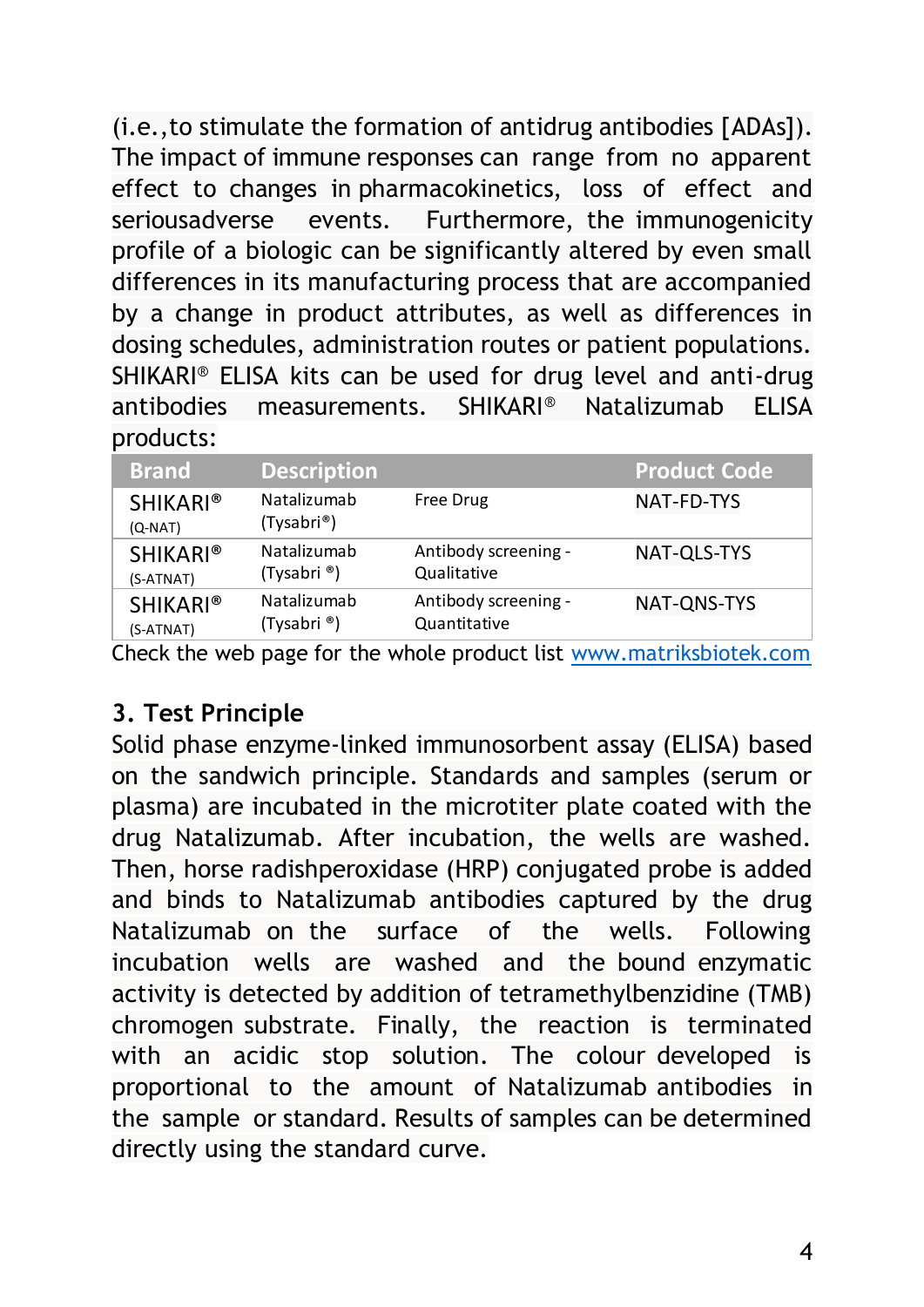# **4. Warnings and Precautions**

−For professional use only.

−In case of severe damage of the kit package please contact Matriks Biotek® or your supplier in written form, latest one week after receiving the kit. Do not use damaged components in test runs but keep safe for complaint related issues.

−Obey lot number and expiry date. Do not mix reagents of different lots. Do not use expired reagents.

−Before starting the assay, read the instructions completely and carefully. Use the valid version of the package insert provided with the kit. Be sure that everything is understood. For further information (clinical background, test performance, automation protocols, alternative applications, literature, etc.) please refer to the local distributor.

−Follow good laboratory practice and safety guidelines. Wear lab coats, disposable latex gloves and protective glasses where necessary.

−All reagents of this kit containing human serum or plasma (standards etc.) have been tested and were found negative for HIV I/II, HBsAg and Anti-HCV. However, a presence of these or other infectious agents cannot be excluded absolutely and therefore reagents should be treated as potential biohazards in use and for disposal.

−Reagents of this kit containing hazardous material may cause eye and skin irritations. See "Materials supplied", MSDS and labels for details.

−Chemicals and prepared or used reagents must be treated as hazardous waste according the national biohazard safety guidelines or regulations.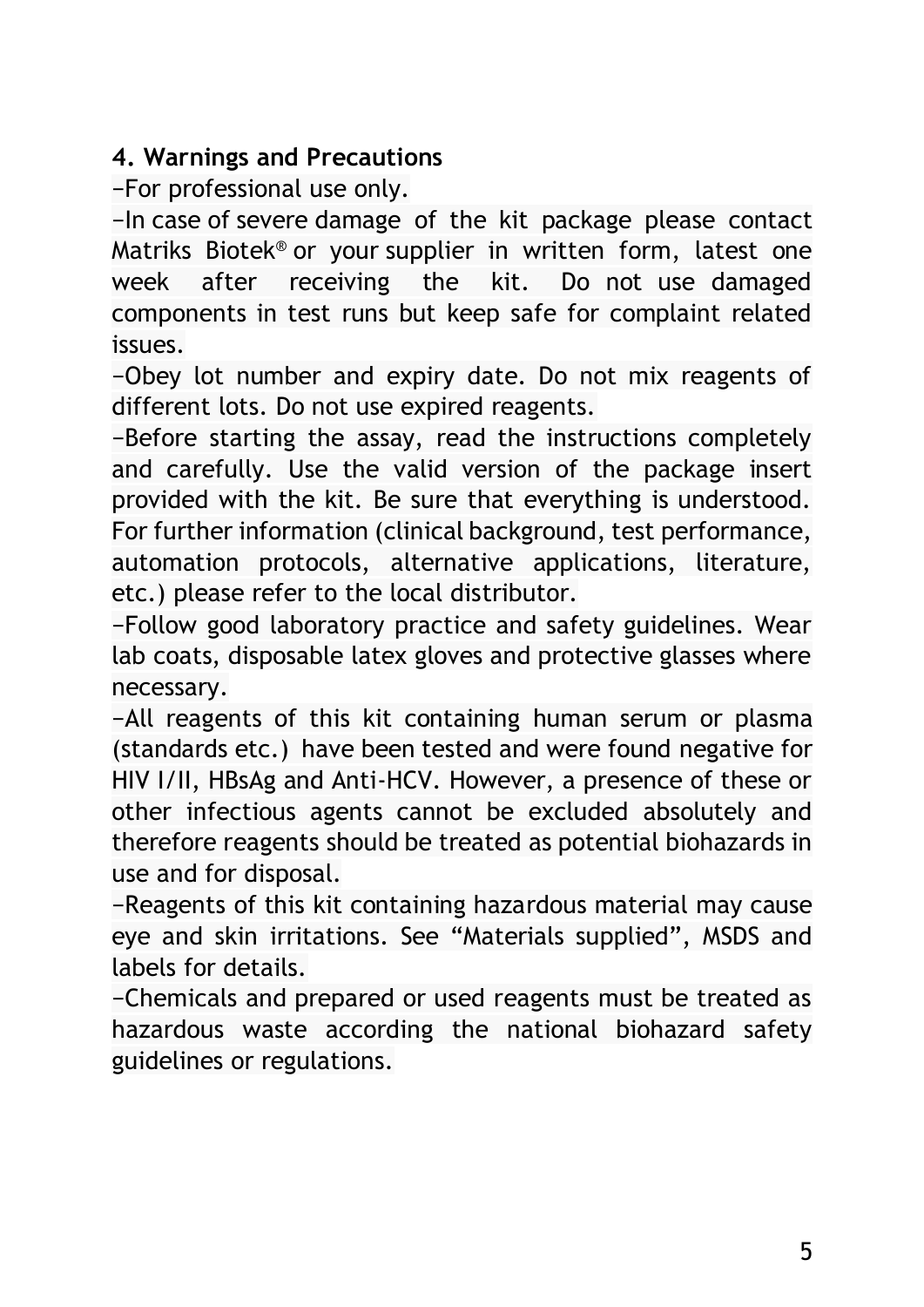### **5. Storage and Stability**

The kit is shipped at ambient temperature (10-30°C) and should be stored at 2-8°C for long term storage. Keep away from heat or direct sunlight. The strips of microtiter plate are stable up to the expiry date of the kit in the broken, but tightly closed bag when stored at 2-8°C

# **6. Specimen (Collection and Storage)**

Serum, Plasma (EDTA, Heparin)

The usual precautions for venipuncture should be observed. Do not use grossly haemolytic, icteric or lipemic specimens. Samples appearing turbid should be centrifuged before testing to remove any particulate material. Avoid repeated freezethaw cycles for serum/plasma samples.

Samples should be diluted with the dilution rate given in the "Pre-test setup instructions" before the test.

Drug infusions may camouflages/mask the presence of antibody to drugs in serum/plasma samples. Therefore, blood sampling time is critical for detection of antibodies. It is recommended to take the blood sample just before the scheduled dose (trough specimen).

| <b>Storage</b>           | $2-8^{\circ}C$ | $-20^{\circ}$ C |
|--------------------------|----------------|-----------------|
| Stability (serum/plasma) | 2 days         | 6 months        |

# **7. Materials Supplied**

|                  |                        | Microtiter plate                                                                                    |
|------------------|------------------------|-----------------------------------------------------------------------------------------------------|
| Microtiter Plate | $1 \times 12 \times 8$ | Break apart strips. Microtiter<br>plate with 12 rows each of 8<br>wells coated with<br>Natalizumab. |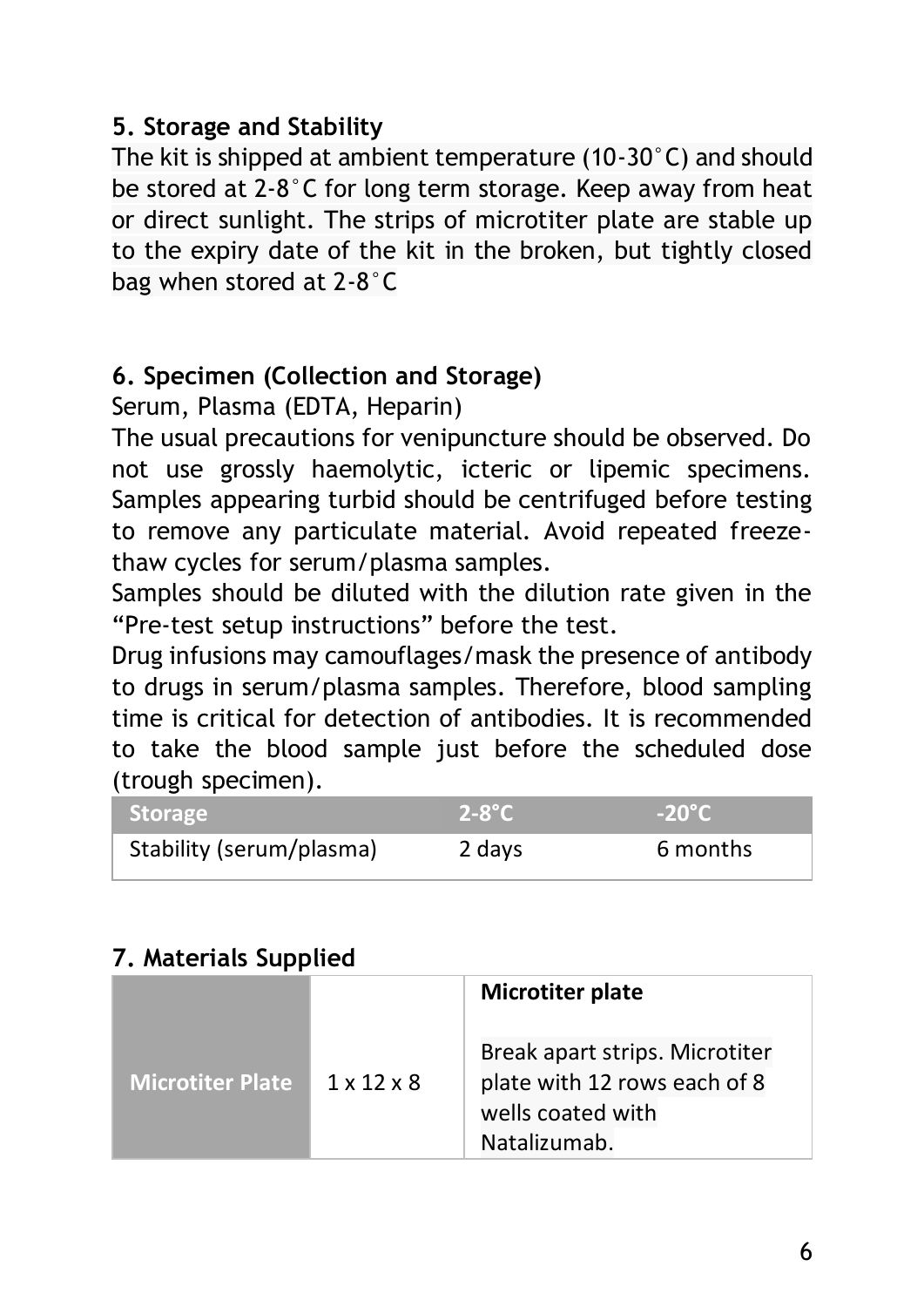|                     |                    | <b>Standards A-F</b>                                                                                                                               |
|---------------------|--------------------|----------------------------------------------------------------------------------------------------------------------------------------------------|
| <b>Standard A-F</b> | $1,0$ mL<br>(each) | Standard A: 50 ng/mL<br>Standard B: 25 ng/mL<br>Standard C: 12,5 ng/mL<br>Standard D: 6,25 ng/mL<br>Standard E: 3,125 ng/mL<br>Standard F: 0 ng/mL |
|                     |                    | Ready to use. Used for the<br>standard curve. Contains<br>antibodies to Natalizumab,<br>human serum and stabilizer,<br><0,1% NaN3.                 |
|                     |                    | Control low and high levels                                                                                                                        |
|                     |                    | Control low and high levels                                                                                                                        |
| <b>Controls</b>     | $1,0$ mL<br>(each) | Ready to use. Contains human<br>serum and stabilizer, <0,1%<br>NaN3.                                                                               |
|                     |                    | Control concentrations are<br>given in "Quality control<br>certificate"                                                                            |
| <b>Assay Buffer</b> | $1 \times 50$ ml   | Assay buffer                                                                                                                                       |
|                     |                    | Ready to use. Blue coloured.<br>Contains<br>proteins,<br>< 0.1%<br>NaN3.                                                                           |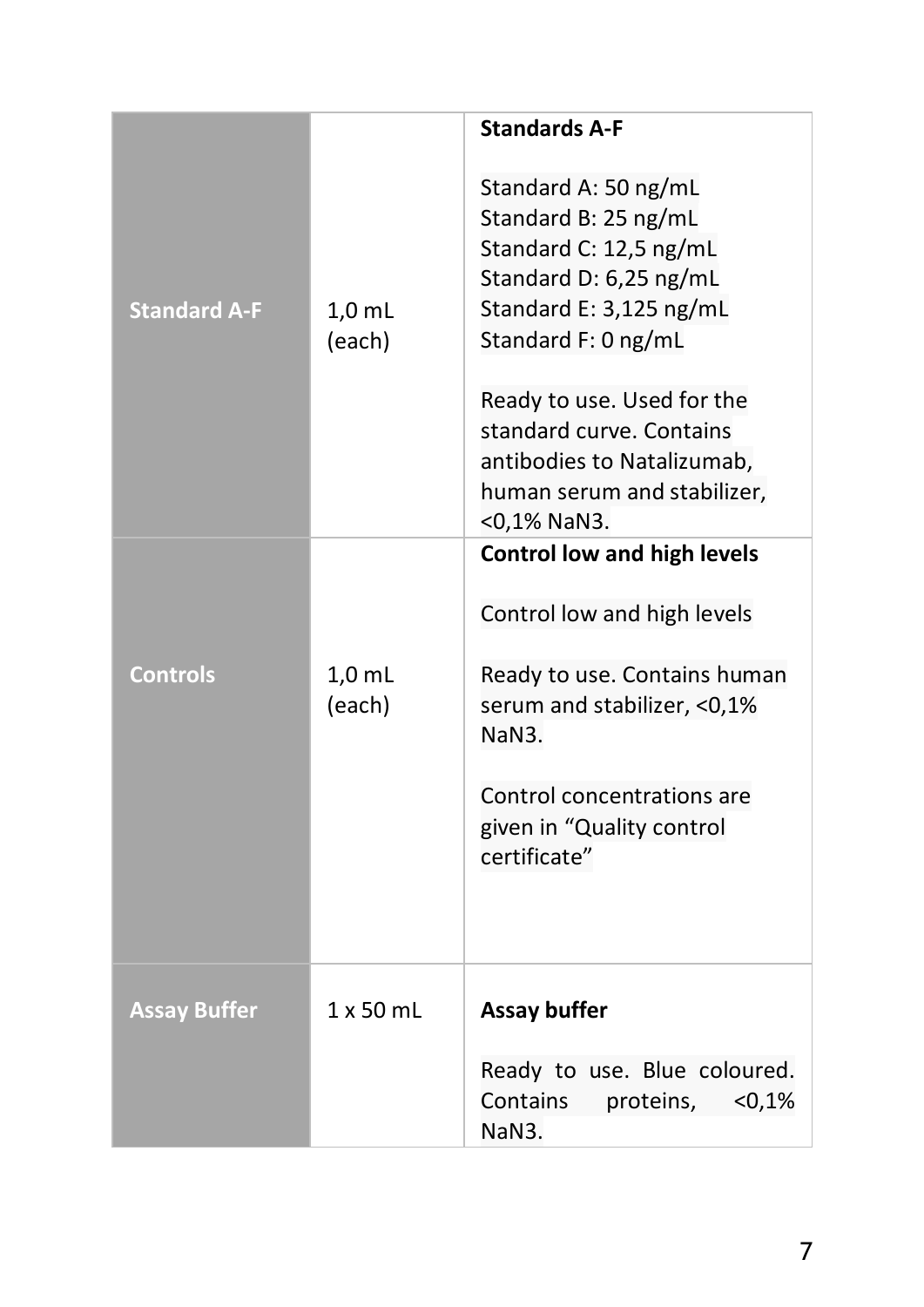|                                |                  | radish<br>Horse<br>peroxidase                                    |
|--------------------------------|------------------|------------------------------------------------------------------|
|                                |                  | conjugated probe                                                 |
| Conjugate                      | $1 \times 12$ ml | Ready to use. Red coloured.                                      |
|                                |                  | Contains HRP<br>conjugated<br>stabilizer<br>and<br>probe,        |
|                                |                  | preservatives.                                                   |
|                                |                  | <b>Confirmation Reagent</b>                                      |
| <b>Confirmation</b><br>Reagent | $1 \times 12$ mL | Ready to use.                                                    |
|                                |                  | Contains proteins, Natalizumab                                   |
|                                |                  | and stabilizer. 0,1% NaN <sub>3</sub>                            |
|                                |                  | <b>TMB substrate solution</b>                                    |
| <b>Substrate</b>               | $1 \times 12$ mL | Ready to use. Contains                                           |
|                                |                  | 3,3',5,5'-Tetramethylbenzidine<br>(TMB)                          |
|                                |                  |                                                                  |
| <b>Stop Buffer</b>             | 1x12mL           | <b>TMB stop solution</b>                                         |
|                                |                  | Ready to use. 1N HCI                                             |
|                                |                  | Wash buffer (20x)                                                |
|                                |                  | Prepared concentrated (20x)                                      |
| <b>Wash Buffer</b>             | $1 \times 50$ mL | and should be diluted with the<br>dilution rate given in the     |
|                                |                  | "Pretest setup instructions"<br>before the test. Contains buffer |
|                                |                  | with tween 20.                                                   |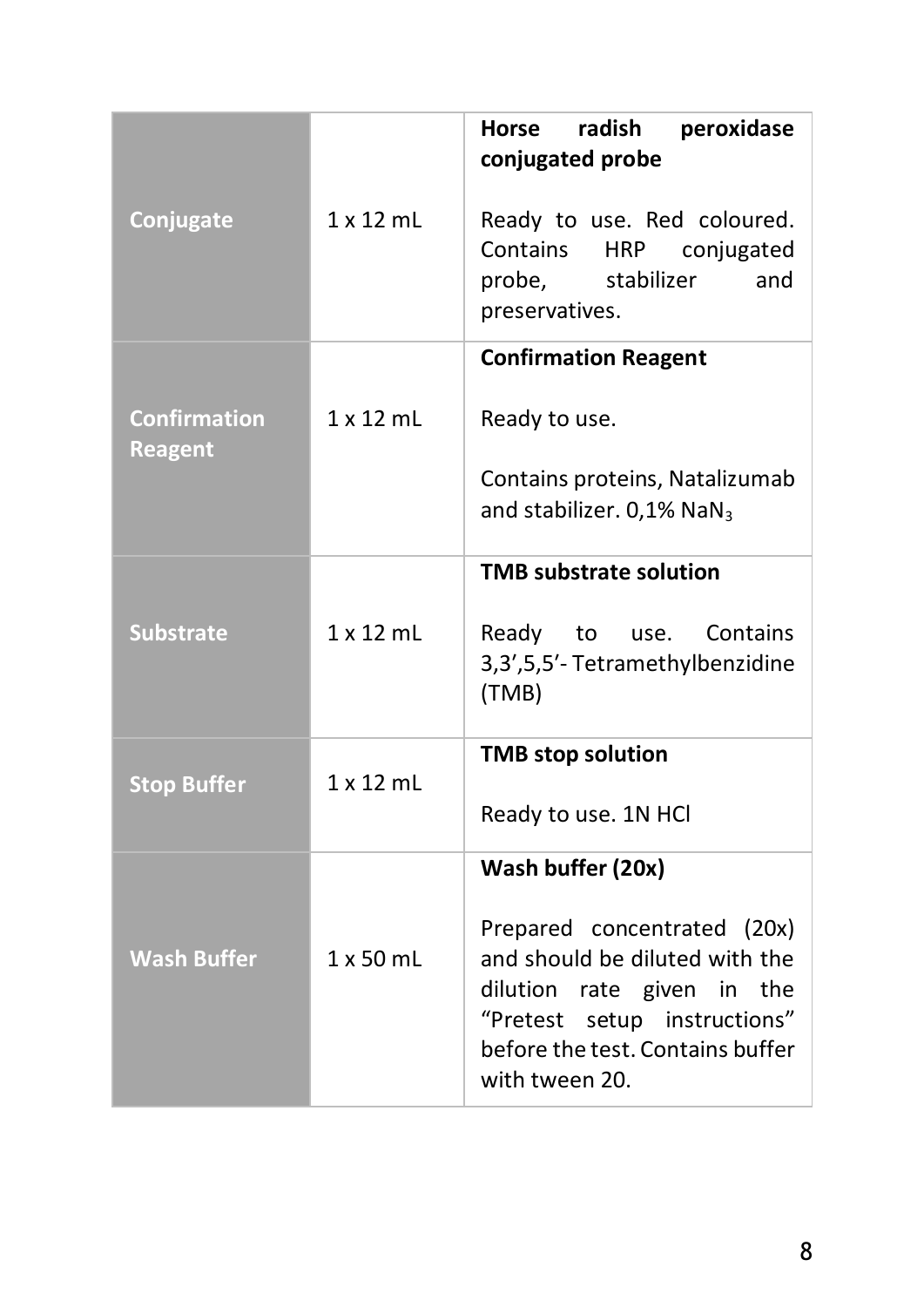| Foil | 2 x 1 | <b>Adhesive Foil</b>                               |
|------|-------|----------------------------------------------------|
|      |       | For covering microtiter plate<br>during incubation |

# **8. Materials Required but Not Supplied**

−Micropipettes and tips

−Calibrated measures

−Tubes for sample dilution

−Wash bottle, automated or semi-automated microtiter plate washing system

−Microtiter plate reader capable of measuring optical density with a photometer at OD 450nm with reference wavelength 650 nm (450/650 nm)

−Distilled or deionised water, paper towels, pipette tips and timer

# **9.Procedure Notes**

−Any improper handling of samples or modification of the test procedure may influence the results. The indicated pipetting volumes, incubation times, temperatures and pre-treatment steps must be performed strictly according to the instructions. Use calibrated pipettes and devices only.

−Once the test has been started, all steps should be completed without interruption. Make sure that required reagents, materials and devices are prepared ready at the appropriate time. Allow all reagents and specimens to reach room temperature (18-25°C) and gently swirl each vial of liquid reagent and sample before use. Mix reagents without foaming. −Avoid contamination of reagents, pipettes and wells/tubes. Use new disposable plastic pipette tips for each reagent, standard or specimen. Do not interchange caps. Always cap not used vials. Do not reuse wells/tubes or reagents.

−Use a pipetting scheme to verify an appropriate plate layout.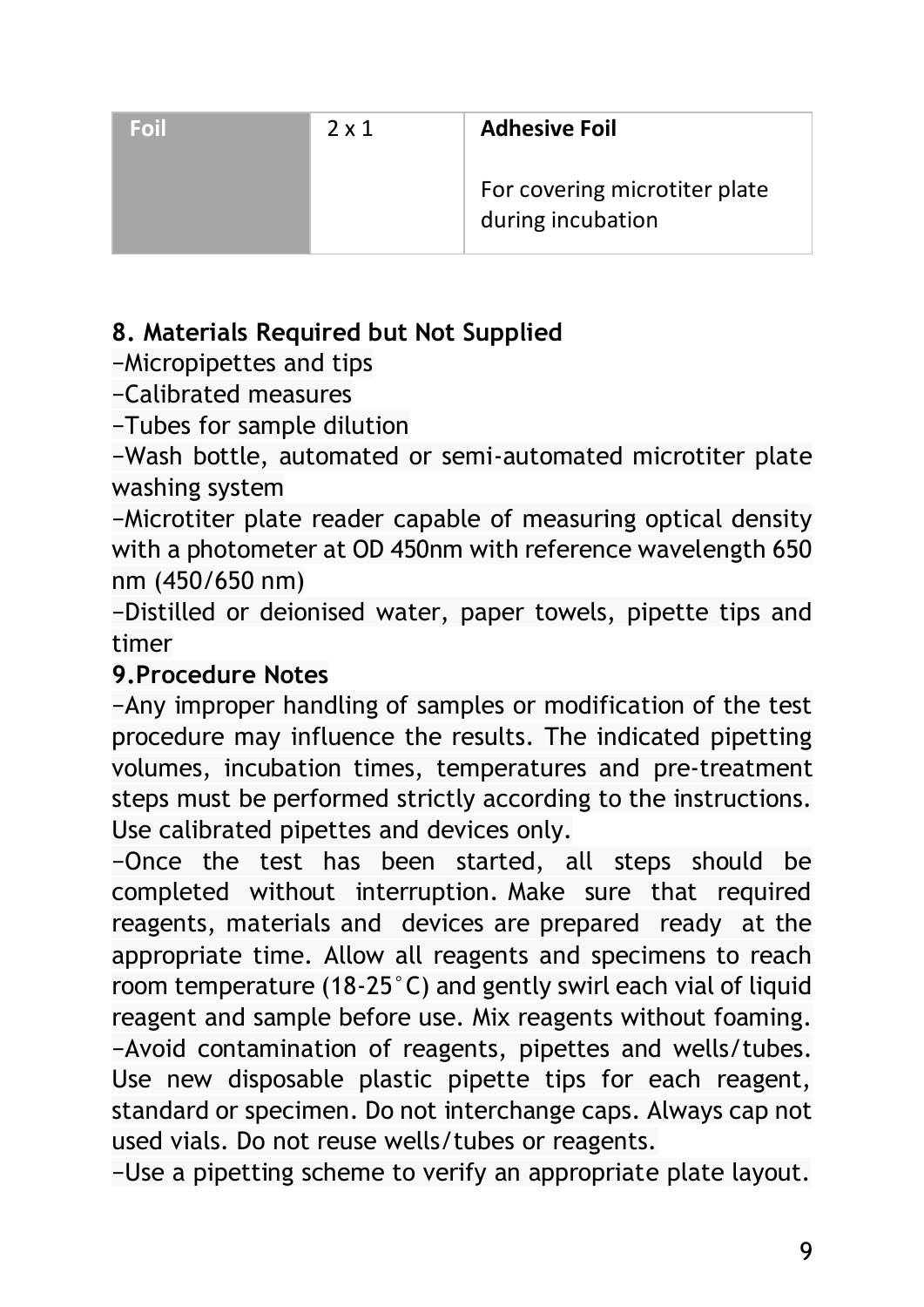−Incubation time affects results. All wells should be handled in the same order and time sequences. It is recommended to use an eight-channel micropipette for pipetting of solutions in all wells.

−Microplate washing is important. Improperly washed wells will give erroneous results. It is recommended to use a multichannel pipette or an automatic microplate washing system. Do not allow the wells to dry between incubations. Do not scratch coated wells during rinsing and aspiration. Rinse and fill all reagents with care. While rinsing, check that all wells are filled precisely with wash buffer, and that there are no residues in the wells.

−Humidity affects the coated wells/tubes. Do not open the pouch until it reaches room temperature. Unused wells/tubes should be returned immediately to the resealed pouch including the desiccant.

#### **10. Pre-test Setup Instructions**

| Component             | Wash buffer<br>(must be prepared before starting assay<br>procedure) |
|-----------------------|----------------------------------------------------------------------|
| <b>Dilute</b>         | 10 mL (e.g.)                                                         |
| <b>With</b>           | Up to 200 mL                                                         |
| <b>Diluent</b>        | Distilled water                                                      |
| <b>Dilution Ratio</b> | 1/20                                                                 |
| <b>Remarks</b>        | Warm up 37°C to dissolve crystals. Mix<br>vigorously                 |
| <b>Storage</b>        | $2-8$ °C                                                             |
| <b>Stability</b>      | 2 weeks                                                              |

− Preparation of components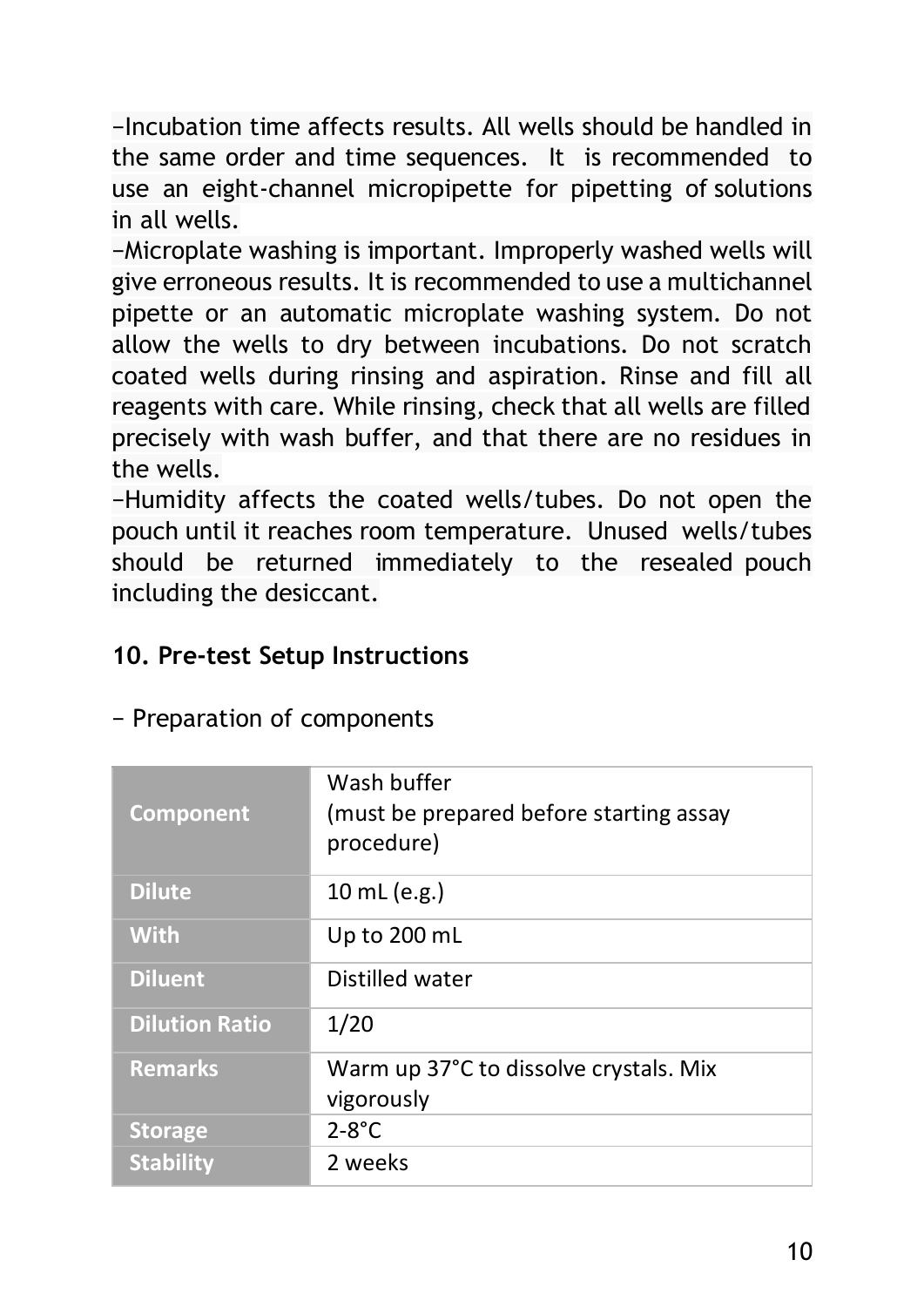#### − Dilution of samples

| Sample                | Serum/Plasma                                 |
|-----------------------|----------------------------------------------|
| <b>Diluent</b>        | Assay buffer                                 |
| <b>Dilution Ratio</b> | 1/100                                        |
| <b>Remarks</b>        | 1/100 dilution                               |
|                       | 10 $\mu$ L sample + 990 $\mu$ L assay buffer |

Patient samples with a concentration of drug above the measuring range are to be rated as > "Highest Standard (Standard A)". The result must not be extrapolated. The patient sample in question should be further diluted with assay buffer and retested.

# − Preparation of confirmation test mixture

| Serum/Plasma                                         |
|------------------------------------------------------|
| <b>Confirmation Reagent</b>                          |
| 1/100                                                |
| 1/100 dilution                                       |
| 10 $\mu$ L sample + 990 $\mu$ L confirmation reagent |
|                                                      |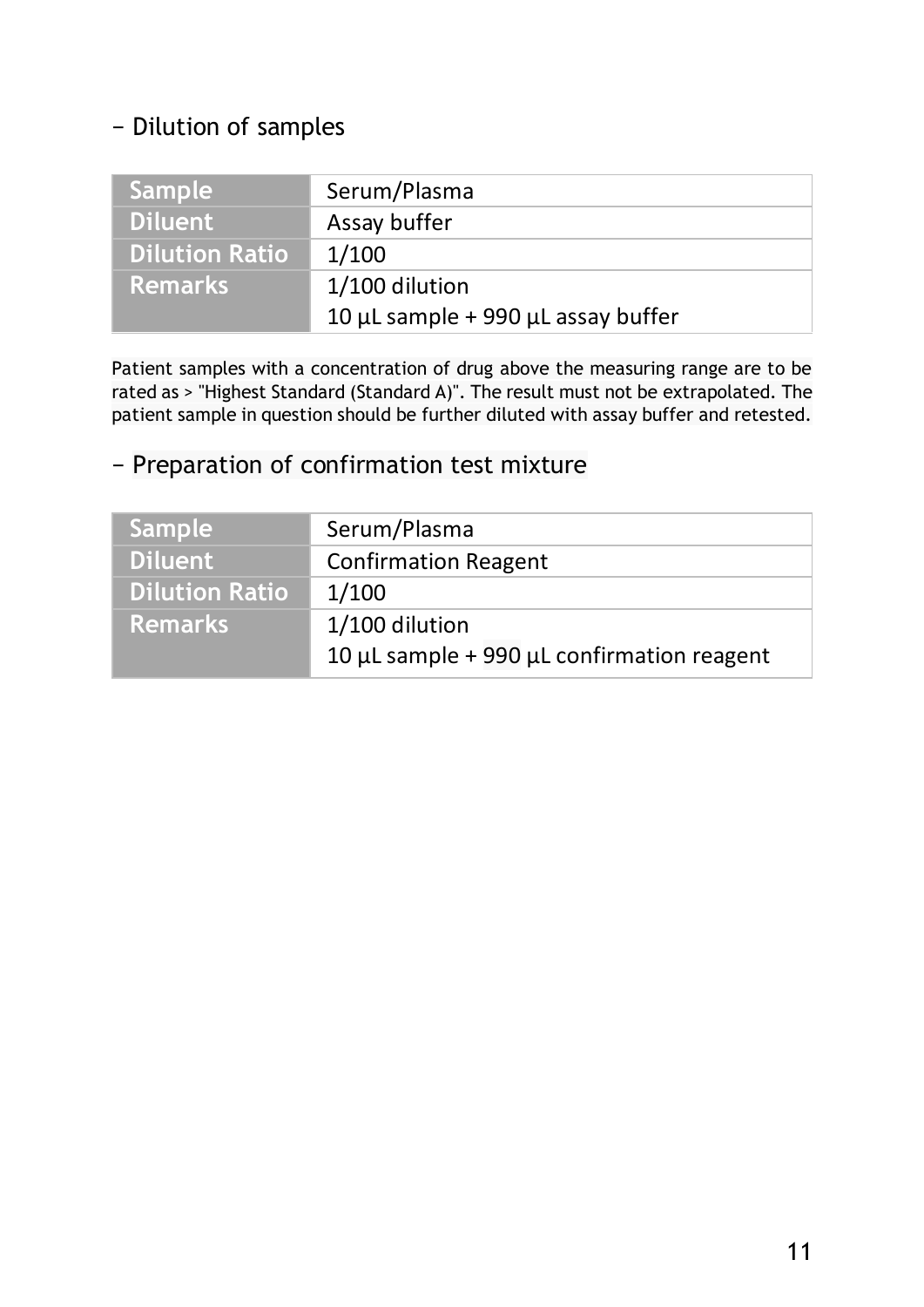# **11. Test Procedure**

|                | Total assay time: 140 minutes                                                                                                                                                                         |
|----------------|-------------------------------------------------------------------------------------------------------------------------------------------------------------------------------------------------------|
| 1              | Pipette 100 µL of each "Standards", "Low level control",<br>"High level control" and diluted samples into the respective<br>wells of microtiter plate                                                 |
|                | Wells                                                                                                                                                                                                 |
|                | A1: Standard A<br><b>B1: Standard B</b><br>C1: Standard C<br>D1: Standard D<br>E1: Standard E<br>F1: Standard F<br>G1: Low level control<br>H1: High level control<br>A2 and on: Samples              |
|                | *It is advised to run more than one "Standard F (negative<br>control)" samplesfor qualitative assay. Negative control<br>studies can be duplicated or triplicated in order to take the<br>mean value. |
| $\overline{2}$ | Cover the plate with adhesive foil<br>Briefly mix contents by gently shaking the plate<br>Incubate 60 minutes at room temperature (18-25°C)                                                           |
| 3              | Remove adhesive foil<br>Discard incubation solution<br>Wash plate three times each with 300 µL "Wash Buffer"<br>Remove excess solution by tapping the inverted plate on a<br>paper towel              |
| 4              | Pipette 100 µL "Conjugate" into each well                                                                                                                                                             |
| 5              | Cover the plate with adhesive foil<br>Incubate 60 minutes at room temperature (18-25°C)                                                                                                               |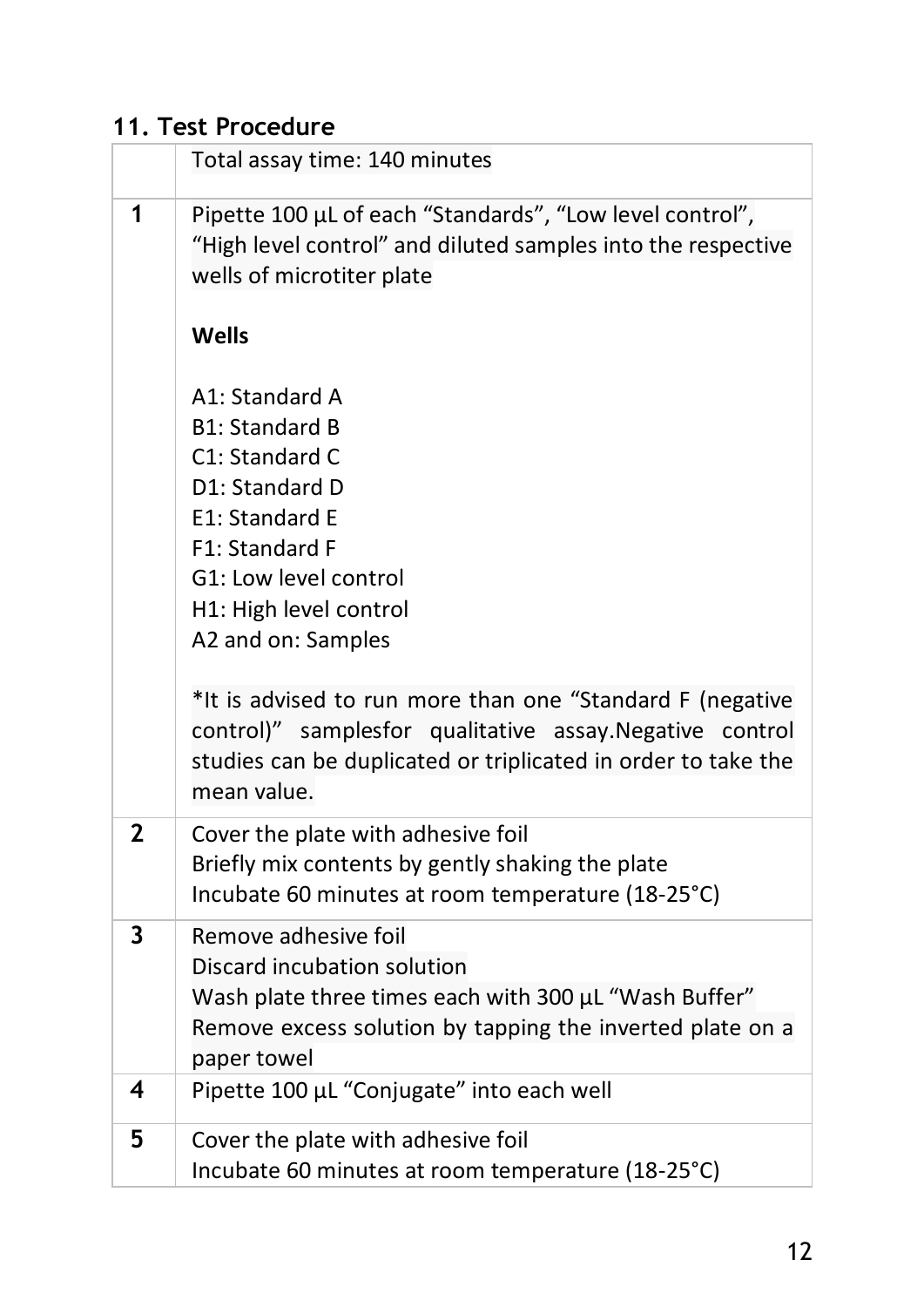| 6  | Remove adhesive foil<br>Discard incubation solution<br>Wash plate three times each with 300 µL "Wash Buffer"<br>Remove excess solution by tapping the inverted plate on a<br>paper towel |
|----|------------------------------------------------------------------------------------------------------------------------------------------------------------------------------------------|
| 7  | Pipette 100 µL "Substrate" into each well                                                                                                                                                |
| 8  | Incubate 20 minutes without adhesive foil at room<br>temperature (18-25°C) in the dark                                                                                                   |
| 9  | Stop the substrate reaction by adding 100 µL "Stop<br>Solution" into each well<br>Briefly mix contents by gently shaking the plate<br>Colour changes from blue to yellow                 |
| 10 | Measure optical density with a photometer at OD 450nm<br>with reference wavelength 650 nm (450/650 nm) within 30<br>minutes after pipetting the "Stop Solution"                          |

#### **Confirmation test for positive samples\***

Prepare confirmation test mixture as described in "Pre-test Setup Instructions"

Incubate this mixture for 60 minutes in a microtube After the incubation proceed the test procedure from step one given above by pipetting 100 μL of this solution to respective well Instructions are followed givenin the test procedure in table

\*It is recommended to run only positive samples for confirmation testing. Negative samples may give improper results in confirmation step.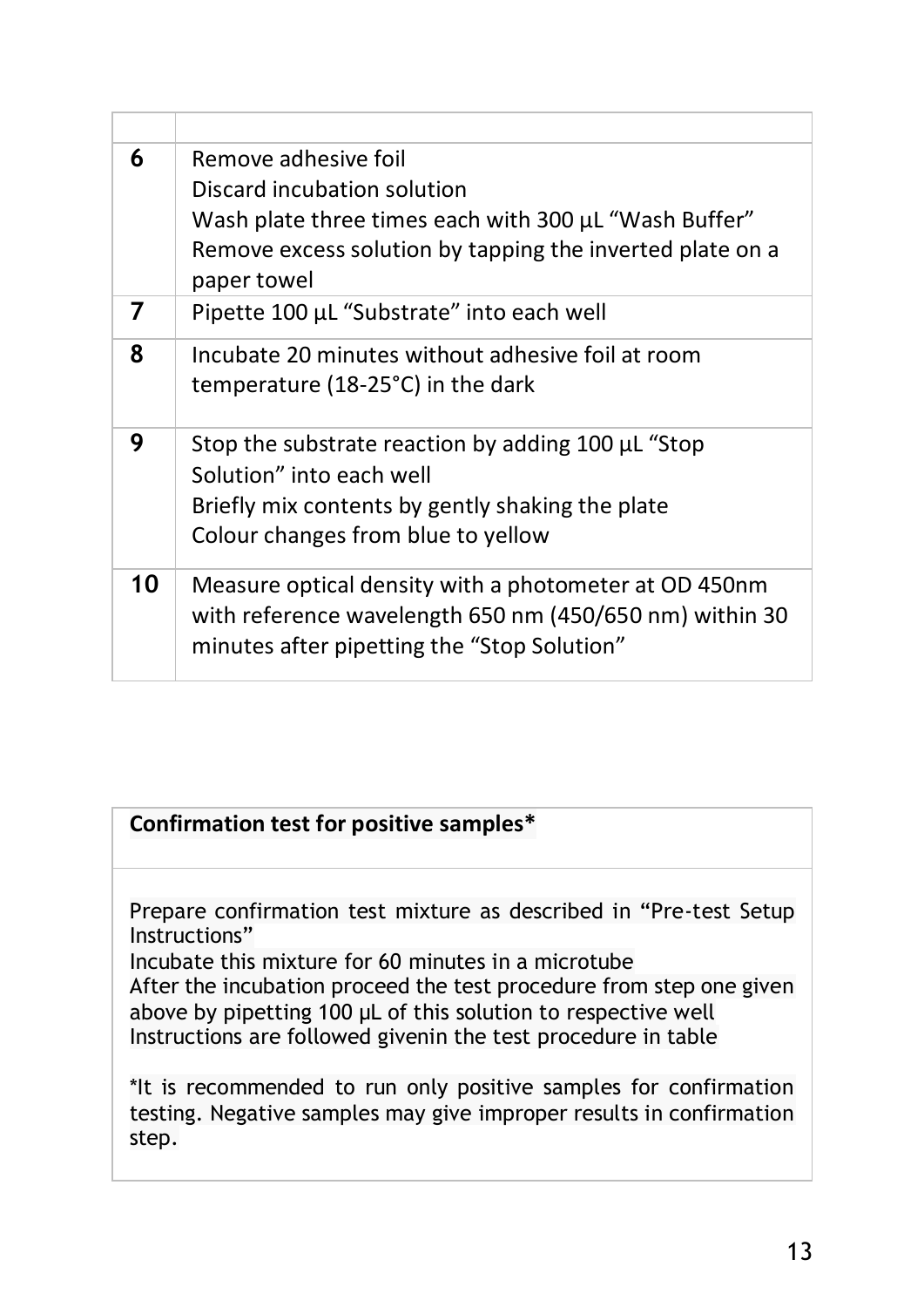#### **12. Quality Control**

The test results are only valid if the test has been performed following the instructions. Moreover, the user must strictly adhere to the rules of GLP (Good Laboratory Practice) or other applicable standards/laws. For a valid study, the OD 450/650 of the highest standard should be>1,500 and the OD 450/650 of the lowest standard should be <0,150. In case of any deviation the following technical issues (but not limited to) should be reviewed: Expiration dates of reagents, storage conditions, pipettes, devices, incubation conditions, washing methods, etc.

# **13. Calculation and Interpretation of Results**

−Create a standard curve by using the standards. OD 450/650 nm for each standard on the vertical (Y-axis) axis versus the corresponding drug concentration on the horizontal (X-axis) axis.

−The concentration of the samples can be read directly from this standard curve. Using the absorbance value for each sample, determine the corresponding concentration of drug from the standard curve. Find the absorbance value on the

Y-axis and extend a horizontal line to the curve. At the point of intersection, extend a vertical line to the X-axis and read the drug concentration of the unknown sample.

−If computer data is going to be used, we recommend primarily "FourParameter Logistic (4PL)" or secondly the "point-to-point calculation".

−To obtain the exact values of the samples, the concentration determined from the standard-curve must be multiplied by the dilution factor (10x). Any sample reading greater than the highest standard should be further diluted appropriately with assay buffer and retested. Therefore, if the pre-diluted samples have been further diluted, the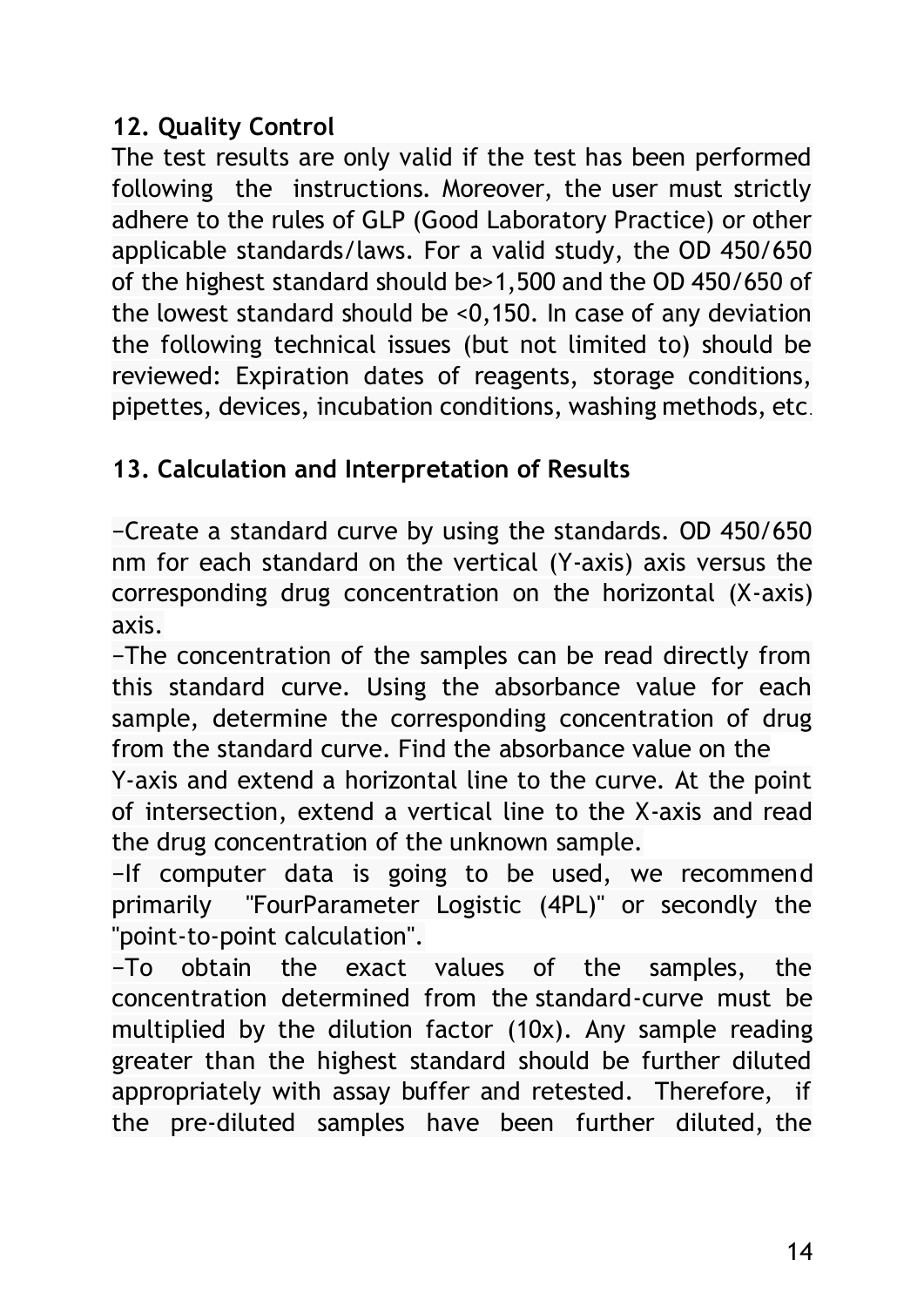concentration determined from the standard curve must be multiplied by the further dilution factor.

e.g.; If the pre-diluted sample further diluted in a ratio of 1/100 then results should be multiplied by 1000.

−For low and high level controls values, refer to "Quality Control Certificate" provided by each kit.

−Interpretation of true and false positives

OD 450/650 sample – OD 450/650 sample with confirmation reagent  $\frac{x}{100}$ 0D 450/650 sample

 $=$  inhibition  $\%$ 

if the inhibition is  $> 25\%$  then the sample is "true positive".

e.g.: If the OD 450/650 of the tested sample is 0,800 and after incubation of the sample with confirmation reagent and retested and the OD 450/650 of the sample is 0,200, then:

 $\frac{0,800 - 0,200}{0,800}$  x 100 = 75%

(the sample is "true positive" for anti − drug antibody)

−Qualitative interpretation

The results are evaluated by a cut-off value which is estimated by multiplying the mean OD 450/650 nm of the "standard F" by 3.

e.g. If "Sample OD 450/650 / the mean "standard F" OD 450/650 ≥3" then the sample is POSITIVE

If "Sample OD 450/650 / the mean "standard F" OD 450/650 <3" then the sample is NEGATIVE

Note: The cut-off information provided with this kit can only be considered as a recommendation. Cut-off values must be calculated/set or verified according to scientificstandards by the users/laboratories.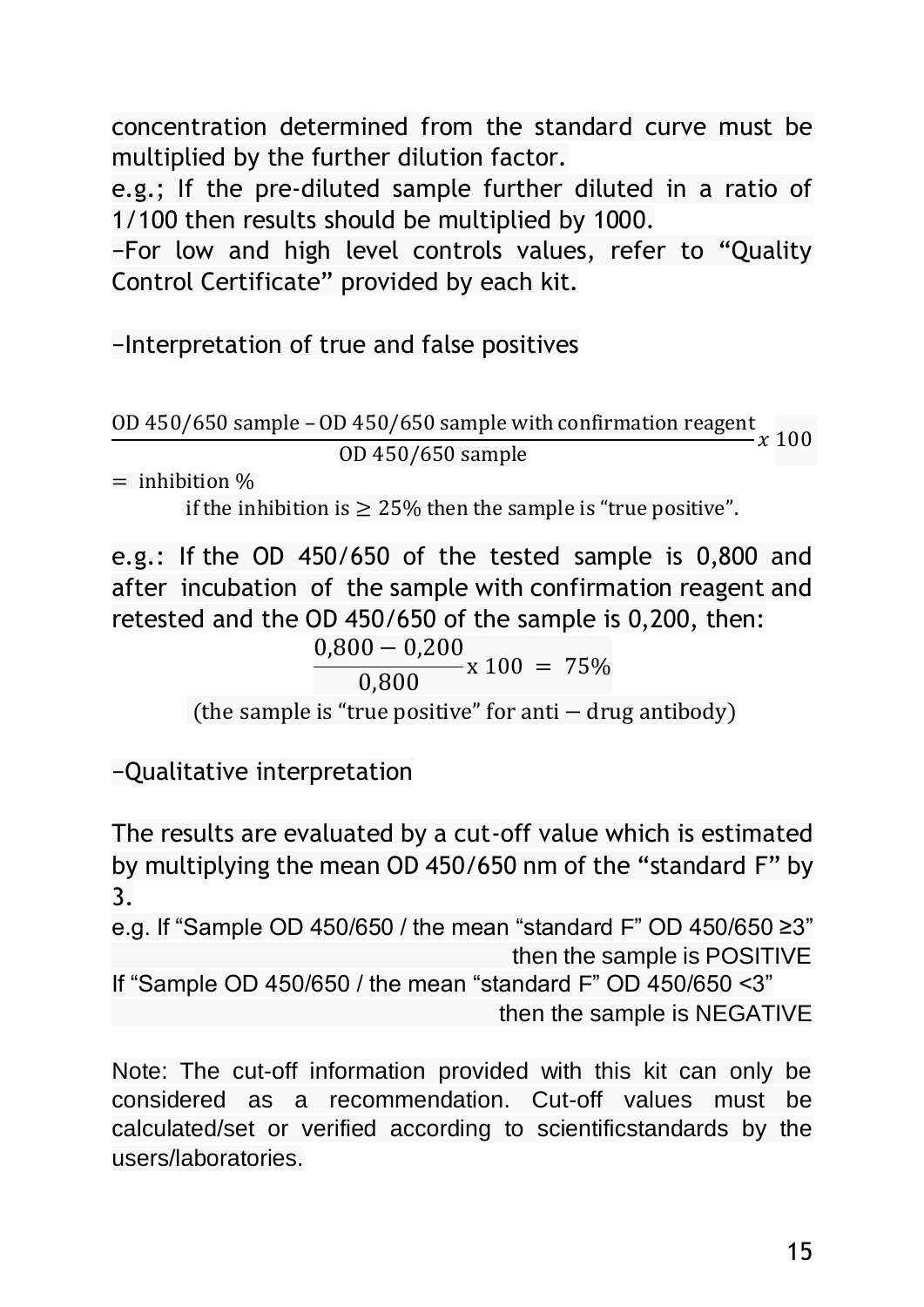#### **14. Analytical Performance**

− Calibration curve (Linearity, Dilutional linearity): r<sup>2</sup> >0,95



This is only an example. Assay conditions will change in every assay and do not use this curve for your assay calculations.

−Sensitivity: The lowest detectable level (Lowest detection limit, LOD) that can be distinguished from the zero standard is 6,2 ng/mL Functional sensitivity (Limit of quantification-LOQ): 3,125 ng/mL

−Specificity: There is no cross reaction with native serum immunoglobulin Recovery <100±30%.

−Precision: Intra-assay and inter-assay CVs <30%

−Cut-off: Cut-off values must be calculated/set or verified according to scientific standards by the users/laboratories.

The "Quality control certificate" contains lot specific analytical performance data and is supplied separately with each kit. If some further analytical performance data is needed, please refer to the local distributor.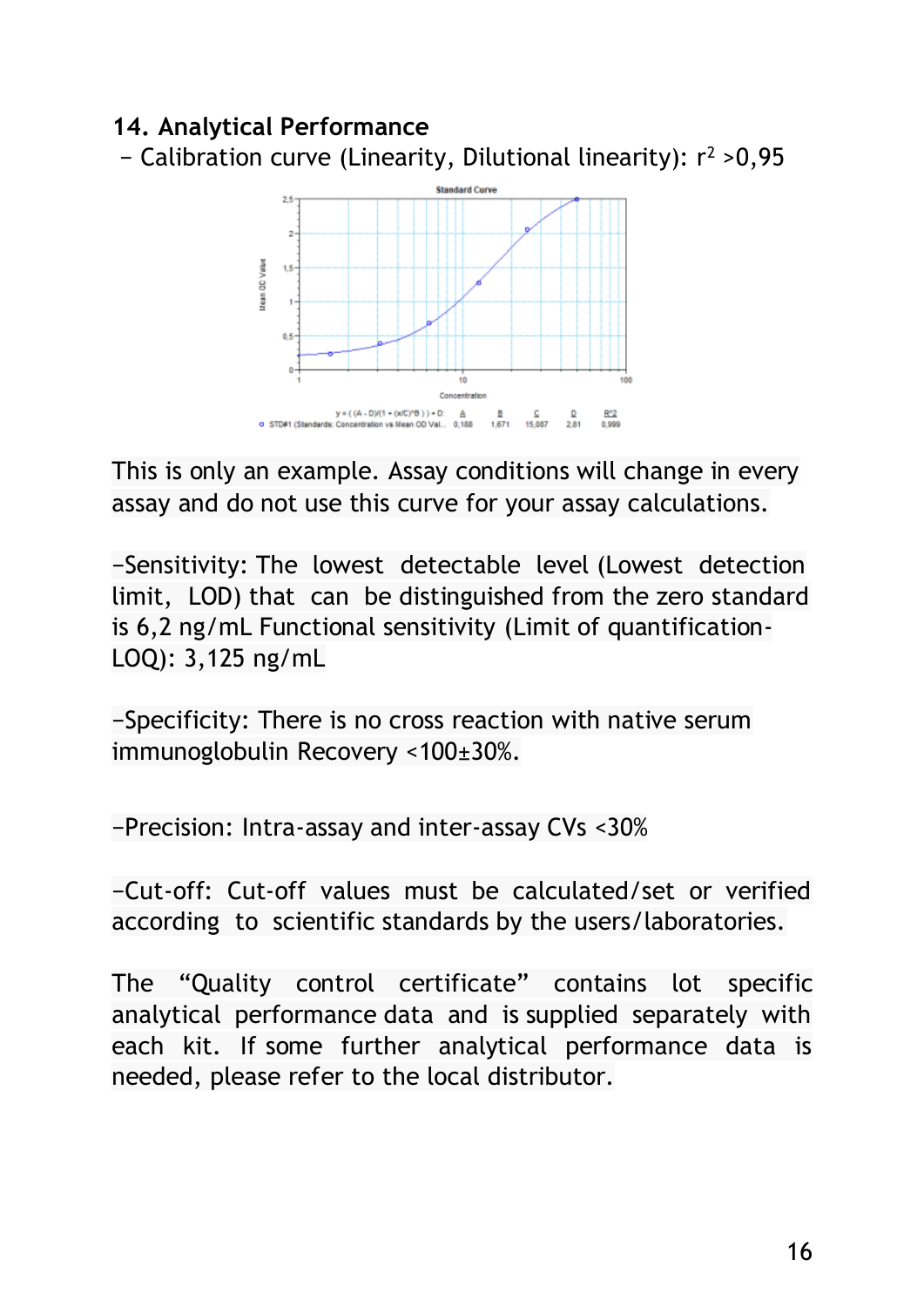#### **15. Automation**

SHIKARI® Quantitative Antibodies to Natalizumab ELISA is also suitable to run on automated ELISA processors.

|            | Manufacturer                        |                | Temperature limitation                |
|------------|-------------------------------------|----------------|---------------------------------------|
|            | Production date                     |                | See instruction for use               |
|            | Expiry date                         |                | Caution                               |
| LOT        | Lot number                          | IVD            | In vitro diagnostic medical<br>device |
| <b>REF</b> | Catalog number                      | CONTROL        | Control                               |
|            | Do not use if package is<br>damaged | <b>CONTROL</b> | Negative control                      |
|            | Keep away from sunlight             | <b>CONTROL</b> | Positive control                      |
|            | Keep dry                            | Σ              | Number of tests                       |

# **16. Symbols and Cautions**

*According to ISO 15223* 

**Cautions:** The performance of the kit can be achieved by fully complying with the instructions. Modifications on the test procedure can affect the results and these kinds of changes will not be charged as regular complaints. This product is for professional use only and must be used for "Intended use" that is given in the instructions for use. The results themselves should not be the only reason for any therapeutically consequences. They must be correlated to other clinical observations. Cut-off, reference ranges, etc. must be calculated/set according to scientific standards by the users/laboratories. Information in the instructions about cutoff, etc. performance characteristics, can only be considered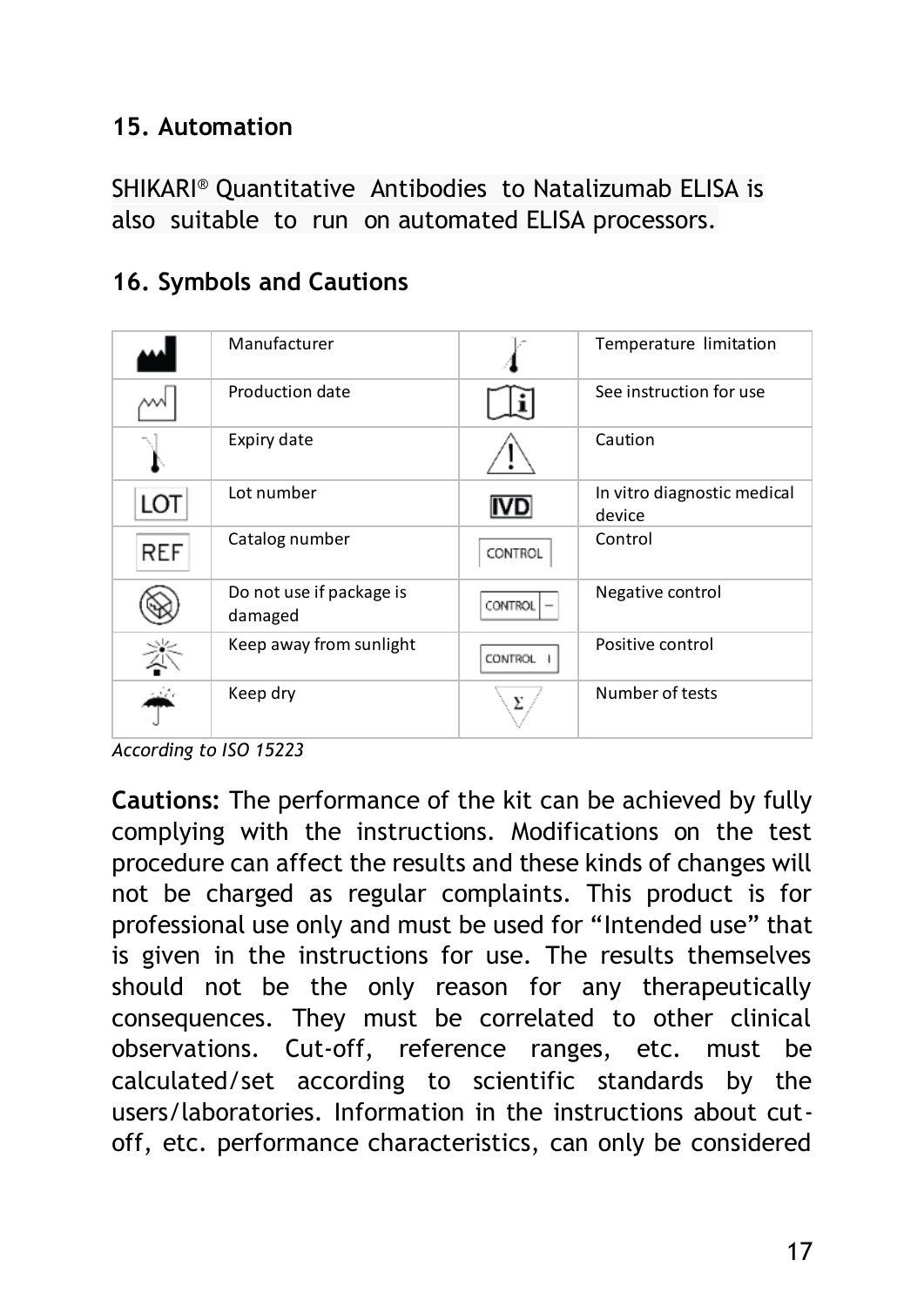as a recommendation and does not give any responsibility to the manufacturer.

**Limitations of liability:** The manufacturer's liability is limited to the purchase price of the product in all circumstances. The manufacturer cannot be held responsible for damage to the patient, lost profit, lost sales, damage to property or any other incidental or consequential loss.

**Technical support and complaints:** Technical support can be given upon request. If there is a problem with the product, complaints must be sent written to info@matriksbiotek.com with the technical data (if available) like standard curve, control results, etc. After the necessary examination, written reply will be given.

#### **17. References**

•Sheremata WA, Minagar A, Alexander JS, Vollmer T: The role of alpha-4 integrin in the aetiology of multiple sclerosis: current knowledge and therapeutic implications. CNS Drugs. 2005;19(11):909-22. [PubMed:16268663]

•Niino M, Bodner C, Simard ML, Alatab S, Gano D, Kim HJ, Trigueiro M, Racicot D, Guerette C, Antel JP, Fournier A, 18 Grand'Maison F, Bar-Or A: Natalizumab effects on immune cell responses in multiple sclerosis. Ann Neurol. 2006 May;59(5):748-54. [PubMed:16634035]

•Stuve O, Bennett JL: Pharmacological properties, toxicology and scientific rationale for the use of natalizumab (Tysabri) in inflammatory diseases. CNS Drug Rev. 2007 Spring;13(1):79-95. [PubMed:17461891]